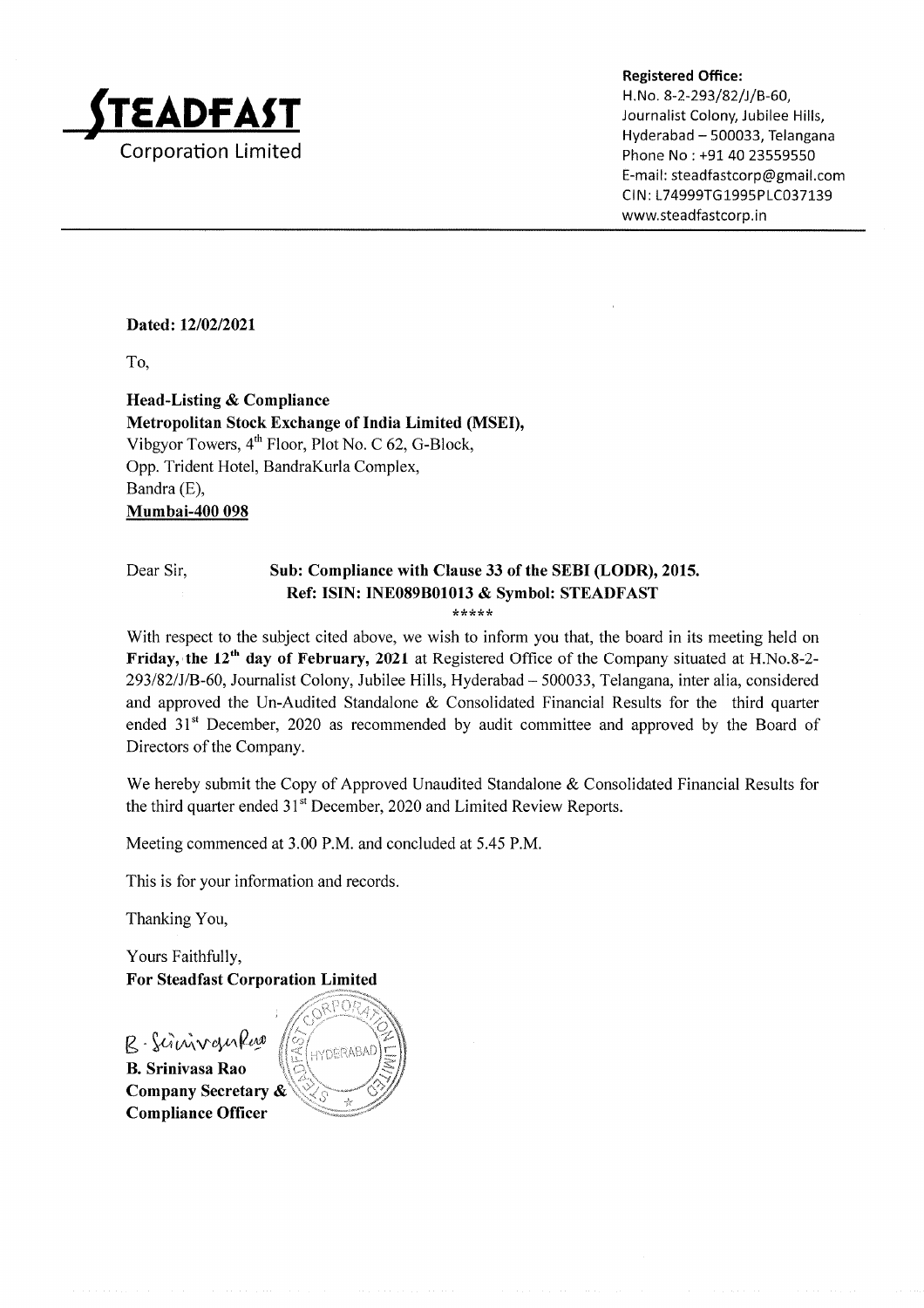

#### Registered Office:

H. No. 8-2-293/82/J/B-60, Journalist Colony, Jubilee Hills, Hyderabad - 500033, Telangana Phone No : +91 40 23559550 E-ma il: steadfastcorp@gmail.com CIN: L74999TG1995PLC037139 www.steadfastcorp.in

|                                                                                                  | <b>Steadfast Corporation Limited</b>                             |                      |            |            |                   |            |                    |
|--------------------------------------------------------------------------------------------------|------------------------------------------------------------------|----------------------|------------|------------|-------------------|------------|--------------------|
| Standalone Unaudited Financial Results for the Quarter and Nine months ended 31st December, 2020 |                                                                  |                      |            |            |                   |            |                    |
|                                                                                                  |                                                                  |                      |            |            |                   |            | <b>Rs.in lakhs</b> |
| S1                                                                                               |                                                                  | <b>Ouarter</b> ended |            |            | Nine months ended |            |                    |
| No                                                                                               | <b>Particulars</b>                                               | 31.12.2020           | 30.09.2020 | 31.12.2019 | 31.12.2020        | 31.12.2019 | 31.03.2020         |
|                                                                                                  |                                                                  | Unaudited            | Unaudited  | Unaudited  | <b>UnAudited</b>  | UnAudited  | <b>Audited</b>     |
|                                                                                                  | Income from operations net                                       | 62.18                | 3.07       | 67.66      | 68.29             | 74.29      | 77.67              |
| $\overline{2}$                                                                                   | Other Income                                                     | 5.76                 | 11.05      | 9.45       | 28.58             | 39.65      | 55.22              |
| 3                                                                                                | Total Income $(1+2)$                                             | 67.94                | 14.13      | 77.11      | 96.87             | 113.94     | 132.90             |
| $\overline{4}$                                                                                   | <b>Expenses</b>                                                  |                      |            |            |                   |            |                    |
|                                                                                                  | a)Cost of Execution                                              | 57.34                | 0.39       | 60.40      | 58.12             | 61.04      | 61.37              |
|                                                                                                  | b)Employee benefit expenses                                      | 6.65                 | 5.87       | 5.61       | 17.62             | 15.87      | 21.62              |
|                                                                                                  | c)Depreciation and amortisation expense                          | 3.69                 | 3.96       | 4.84       | 11.82             | 15.55      | 20.03              |
|                                                                                                  | d)Finance Costs                                                  | 0.01                 | 0.00       | 0.02       | 0.01              | 0.09       | 0.09               |
|                                                                                                  | e)Other operating expenses                                       | 4.58                 | 2.11       | 2.79       | 10.72             | 12.18      | 26.38              |
|                                                                                                  | <b>Total Expenses</b>                                            | 72.28                | 12.33      | 73.66      | 98.30             | 104.74     | 129.49             |
| 5                                                                                                |                                                                  |                      |            |            |                   |            |                    |
|                                                                                                  | Profit beforeshare in net profit/(loss) of associate/ Firm (3-4) | $-4.34$              | 1.79       | 3.45       | $-1.43$           | 9.20       | 3.41               |
|                                                                                                  | Share in net profit/(loss) of Associate / Firm                   | $-1.54$              | 1.18       |            | $-0.36$           |            | $-16.87$           |
| 6                                                                                                | <b>Profit Before Tax</b>                                         | $-5.88$              | 2.97       | 3.45       | $-1.79$           | 9.20       | $-13.46$           |
| $\tau$                                                                                           | <b>Tax Expense</b>                                               |                      |            |            |                   |            |                    |
|                                                                                                  | a)Current tax                                                    | $-1.42$              | 0.87       | 0.39       |                   | 2.39       | 1.94               |
|                                                                                                  | b)Deferred tax                                                   | $-0.07$              | $-0.34$    |            | $-0.41$           |            | $-1.03$            |
| 8                                                                                                | <b>Total Tax Expense</b>                                         | $-1.49$              | 0.52       | 0.39       | $-0.41$           | 2.39       | 0.91               |
|                                                                                                  | <b>Net Profit For The Period</b>                                 | $-4.38$              | 2.44       | 3.06       | $-1.37$           | 6.81       | $-14.37$           |
| 9                                                                                                | <b>Other Comprehensive Losses /Income</b>                        |                      |            |            |                   |            |                    |
| 10                                                                                               | <b>Total Comprehensive Income</b>                                | $-4.38$              | 2.44       | 3.06       | $-1.37$           | 6.81       | $-14.37$           |
| 11                                                                                               | Paid up equity share capital (Face Value : 10 per share)         | 713.10               | 713.10     | 713.10     | 713.10            | 713.10     | 713.10             |
| 12                                                                                               | <b>Total Other Equity</b>                                        |                      |            |            |                   |            | 330.20             |
| 13                                                                                               | Basic and diluted earnings per share (In [1])                    | $-0.06$              | 0.03       | 0.04       | $-0.02$           | 0.10       | $-0.20$            |

Notes :

I The unaudited interim condensed financial statements for the quarter ended December 31, 2020 have been taken on record by the Board of Directors at its meeting held on <sup>12</sup>February 2021. The information presented above is extracted from the unaudited interim condensed financial statements. The interim condensed financial statements are prepared in accordance with the Indian Accounting Standards (Ind-AS) as prescribed under Section 133 ofthe Companies Act,2013 read with Rule 3 ofthe Companies (lndian Accounting Standards) Rules,20l5 and Companies (Indian Accounting Standards) Amendment Rutes,20l6.

2 Figures have been regrouped and rearranged wherever considered necessary in order to make them comparable with those ofthe current period.

3 The Company operates in a single segment and the results pertain to a single segment.

Place: Hyderabad Date: 12-02-2021



For Steadfast Corporation Limited

 $n$  $\mathbb{R}^{n}$ 

K Vivek Reddy Managing Director DIN:0790507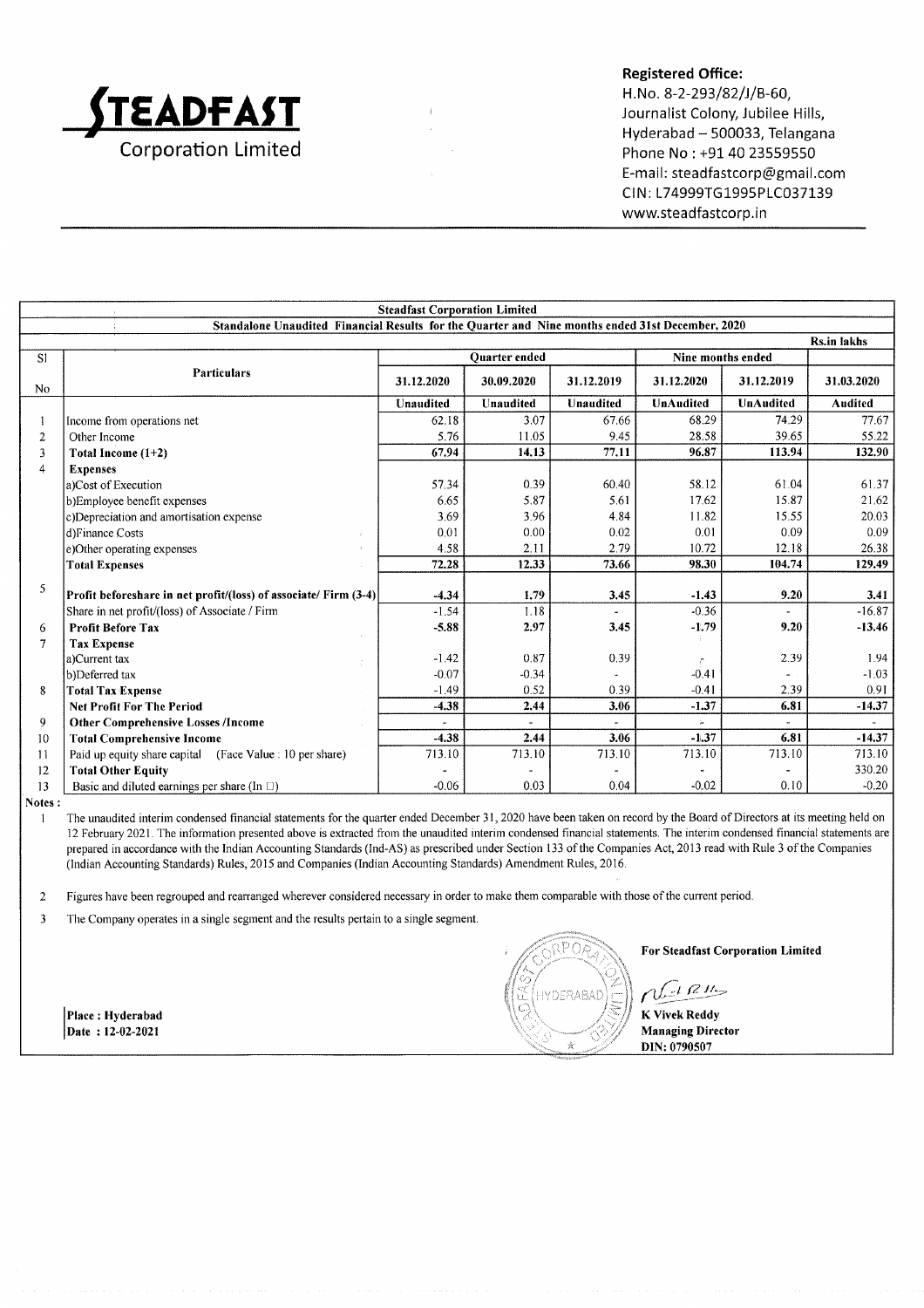

### Independent Auditor's Review Report on review of Interim Standalone Financial Results of Steadfast Corporation Linrited

#### To The Board of Directors, M/s Steadfast Corporation Limited

We have reviewed the accompanying statement of unaudited Standalone financial results of M/s. Steadfast Corporation Limited ('the company') for the quarter and nine months ended  $31<sup>st</sup>$ December, 2020 ('the statement'), being submitted by the company pursuant to the requirement of Regulation 33 of the SEBI (Listing Obligations and Disclosure Requirements) Regulations, 2015, as amended.

This statement which is the responsibility of the Company's Management and approved by the Board of Directors/Committee of Board of Directors, has been prepared in accordance with the recognition and measurement principles laid down in Indian Accounting Standard 34 "Interim financial reporting" (Ind AS 34), Prescribed under section 133 of the Companies Act 2013, read with relevant rules issued there under and other accounting principles generally accepted in India. Our responsibility is to issue a report on the Statement based on our review.

We conducted our review in accordance with the Standard on Review Engagements (SRE) 2410, Review of Interim Financial Information Performed by the Independent Auditor of the Entity, issued by the Institute of Chartered Accountants of India. This standard requires that we plan and perfornr the review to obtain moderate assurance as to whether the financial statements are free of material misstatement. A review is linrited prinrarily to inquiries of company personnel and analytical procedures applied to financial data and thus provide less assurance than an audit. We have not performed an audit and accordingly, we do not express an audit opinion.

Based on our review conducted as stated above, nothing has come to our attention that causes us to believe that the accompanying statement, Prepared in accordance with the aforesaid Indian accounting standards and other accounting principles generally accepted in India, has not disclosed the information required to be disclosed in terms of Regulation 33 of SEBI (Listing Obligations and Disclosure Requirements) Regulations, 2015, as amended, including the manner in which it is to be disclosed, or that it contains any material misstatement.

We have reviewed the financial results and other information presented in accordance with IND AS for the quarter ended 31<sup>st</sup> December, 2020 and have been presented solely on the basis of information compiled by the management.

> For Ramasamy Koteswara Rao and Co LLP Chartered Accountants FRN.No.0 I 0396S/S200084

 $010396S/S$ 

(Murali Krishna Reddy Telluri) Partner Mernbership No:223022 tJ DIN : 21223022 AAAA FA25 86

Place: Hyderabad Date: l2th February, <sup>2021</sup>

> SRI RAMCHANDRA ARCADE, D.No.8-2-293/82/JIII/573/M/ 1st Floor, Road No.B2, Jubilee Hills, Hyderabad - 500096. Ph: 23394982/85, E-mail: rkandco@gmail.com, Website : www.rkandco.in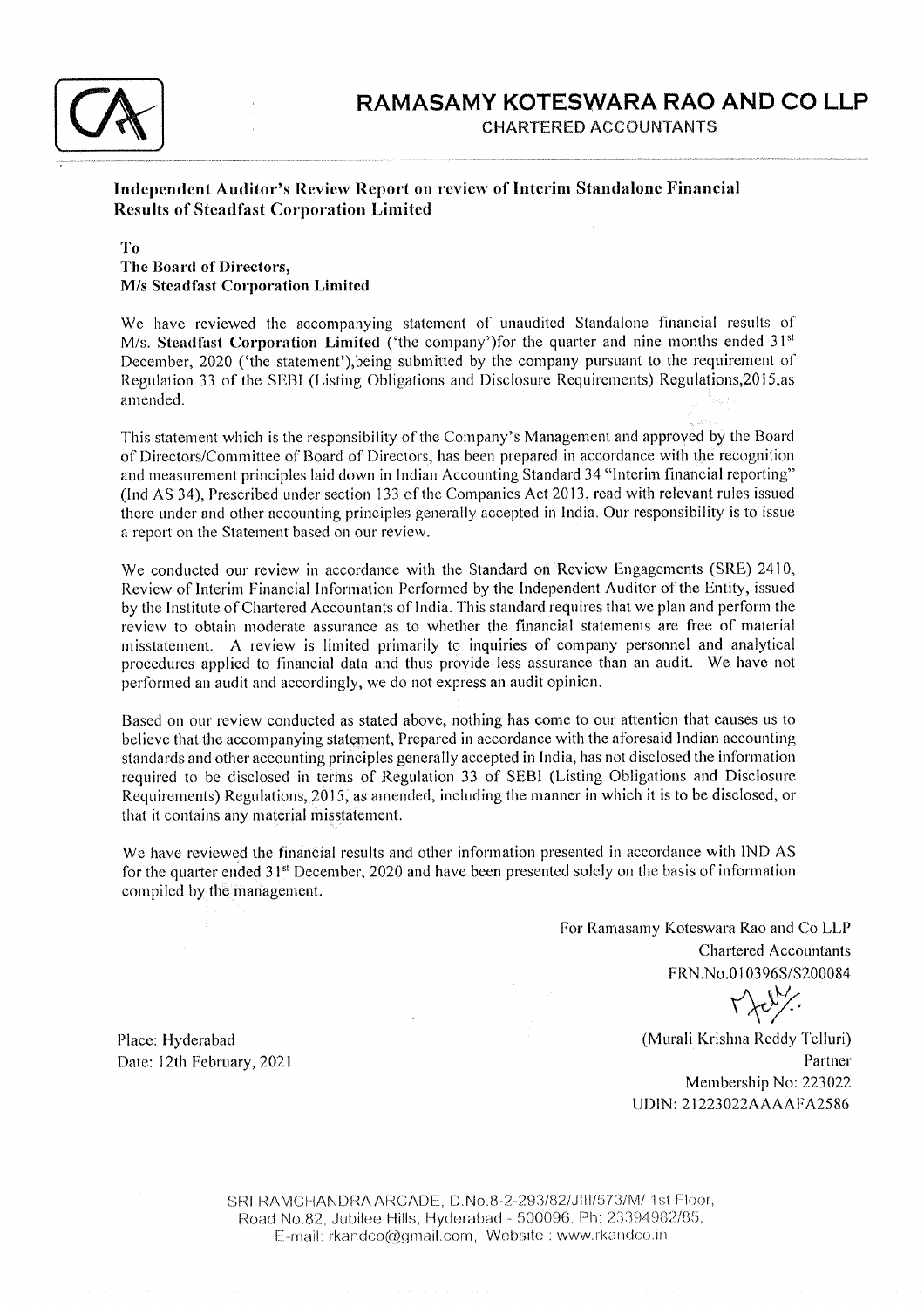

#### Registered Office:

H.No. 8-2-293/82/J/B-60, Journalist Colony, Jubilee Hills, Hyderabad - 500033, Telangana Phone No : +91 40 23559550 E-mail: steadfastcorp@gmail.com CIN: L74999TG1995PLC037139 www,steadfastcorp.in

|                                                                                   | <b>Steadfast Corporation Limited</b>                          |                  |                  |            |                   |            |                |
|-----------------------------------------------------------------------------------|---------------------------------------------------------------|------------------|------------------|------------|-------------------|------------|----------------|
| Consolidated Unaudited Financial Results for the Period ended 31st December, 2020 |                                                               |                  |                  |            |                   |            |                |
|                                                                                   | (Amount in Rs. Lakhs except EPS)                              |                  |                  |            |                   |            |                |
| S1                                                                                | <b>Particulars</b>                                            | Quarter ended    |                  |            | Nine months ended |            |                |
| No                                                                                |                                                               | 31.12.2020       | 30.09.2020       | 31.12.2019 | 31.12.2020        | 31.12.2019 | 31.03.2020     |
|                                                                                   |                                                               | <b>UnAudited</b> | <b>UnAudited</b> | UnAudited  | <b>UnAudited</b>  | UnAudited  | <b>Audited</b> |
|                                                                                   | Income from operations net                                    | 123.58           | 34.56            | 67.66      | 187.78            | 74.29      | 86.60          |
| $\overline{2}$                                                                    | Other Income                                                  | 5.76             | 11.05            | 9.45       | 28.58             | 39.65      | 55.22          |
| 3                                                                                 | Total Income $(1+2)$                                          | 129.33           | 45.61            | 77.11      | 216.35            | 113.94     | 141.82         |
| $\overline{4}$                                                                    | <b>Expenses</b>                                               |                  |                  |            |                   |            |                |
|                                                                                   | a)Cost of Execution                                           | 60.64            | 3.12             | 60.40      | 64.85             | 61.04      | 61.95          |
|                                                                                   | b)Employee benefit expenses                                   | 18.67            | 14.63            | 5.61       | 43.83             | 15.87      | 26.53          |
|                                                                                   | c)Depreciation and amortisation expense                       | 45.01            | 17.18            | 4.84       | 80.03             | 15.55      | 49.69          |
|                                                                                   | d)Finance Costs                                               | 0.01             |                  | 0.01       | 0.01              | 0.09       | 0.09           |
|                                                                                   | e)Other operating expenses                                    | 13.10            | 7.33             | 2.79       | 29.72             | 12.18      | 30.82          |
|                                                                                   | <b>Total Expenses</b>                                         | 137.42           | 42.26            | 73.65      | 218.43            | 104.73     | 169.09         |
| 5                                                                                 | Profit beforeshare in net profit/(loss) of associate/Firm (3- |                  |                  |            |                   |            |                |
|                                                                                   | 4)                                                            | $-8.09$          | 3.35             | 3.46       | $-2.08$           | 9.20       | $-27.27$       |
|                                                                                   | Share in net profit/(loss) of JV                              | $-0.00$          |                  | $-0.69$    | $-0.00$           | 0.96       | 1.15           |
| 6                                                                                 | <b>Profit Before Tax</b>                                      | $-8.09$          | 3.35             | 2.76       | $-2.08$           | 10.16      | $-26.12$       |
| 7                                                                                 | <b>Tax Expense</b>                                            |                  |                  |            |                   |            |                |
|                                                                                   | a)Current tax                                                 | $-2.38$          | 1.35             | 0.39       |                   | 2.39       | 1.94           |
|                                                                                   | b)Deferred tax                                                | $-0.07$          | $-0.34$          |            | $-0.41$           |            | $-1.03$        |
| 8                                                                                 | <b>Total Tax Expense</b>                                      | $-2.45$          | 1.01             | 0.39       | $-0.41$           | 2.39       | 0.91           |
|                                                                                   | <b>Net Profit For The Period</b>                              | $-5.64$          | 2.34             | 2.37       | $-1.67$           | 7.77       | $-27.03$       |
| 9                                                                                 | <b>Other Comprehensive Losses /Income</b>                     |                  |                  |            |                   |            |                |
| 10                                                                                | <b>Total Comprehensive Income</b>                             | $-5.64$          | 2.34             | 2.37       | $-1.67$           | 7.77       | $-27.03$       |
| 11                                                                                | Paid up equity share capital (Face Value : 10 per share)      | 713.10           | 713.10           | 713.10     | 713.10            | 713.10     | 713.10         |
| 12                                                                                | <b>Total Other Equity</b>                                     |                  |                  |            |                   |            | 333.98         |
| 13                                                                                | Basic and diluted earnings per share (In $\Box$ )             | $-0.08$          | 0.03             | 0.03       | $-0.02$           | 0.11       | $-0.38$        |

Notes:

The unaudited interim condensed financial statements for the Period ended 31st December, 2020 have been taken on record by the Board of Directors at its meeting  $\mathbf{1}$ held on 12 February 2021. The information presented above is extracted from the unaudited interim condensed financial statements. The interim condensed financial statements are prepared in accordance with the Indian Accounting Standards (lnd-AS) as prescribed under Section 133 ofthe Companies Act,2013 read with Rule 3 of the Companies (Indian Accounting Standards) Rules,20l5 and Companies (Indian Accounting Standards) Amendment Rules,2016.

2 Figures have been regrouped and rearranged wherever considered necessary in order to make them comparable with those of the current period.<br>The Company operates in a single segment and the results pertain to a single seg

The Company operates in a single segment and the results pertain to a single segment.

4 The Consolidated Financial results are reviewed by the Statutory Auditor of the company.

Place: Hyderabad Date: 12-02-2021

For Steadfast Corporation

 $n$  $\Omega^{n-1}$ 

K Yivek Reddy Managing Director DIN: 0790507

57<br>|-<br>|S (hyderabad) (~ l) J tr.  $\bigcap$ C' /: \*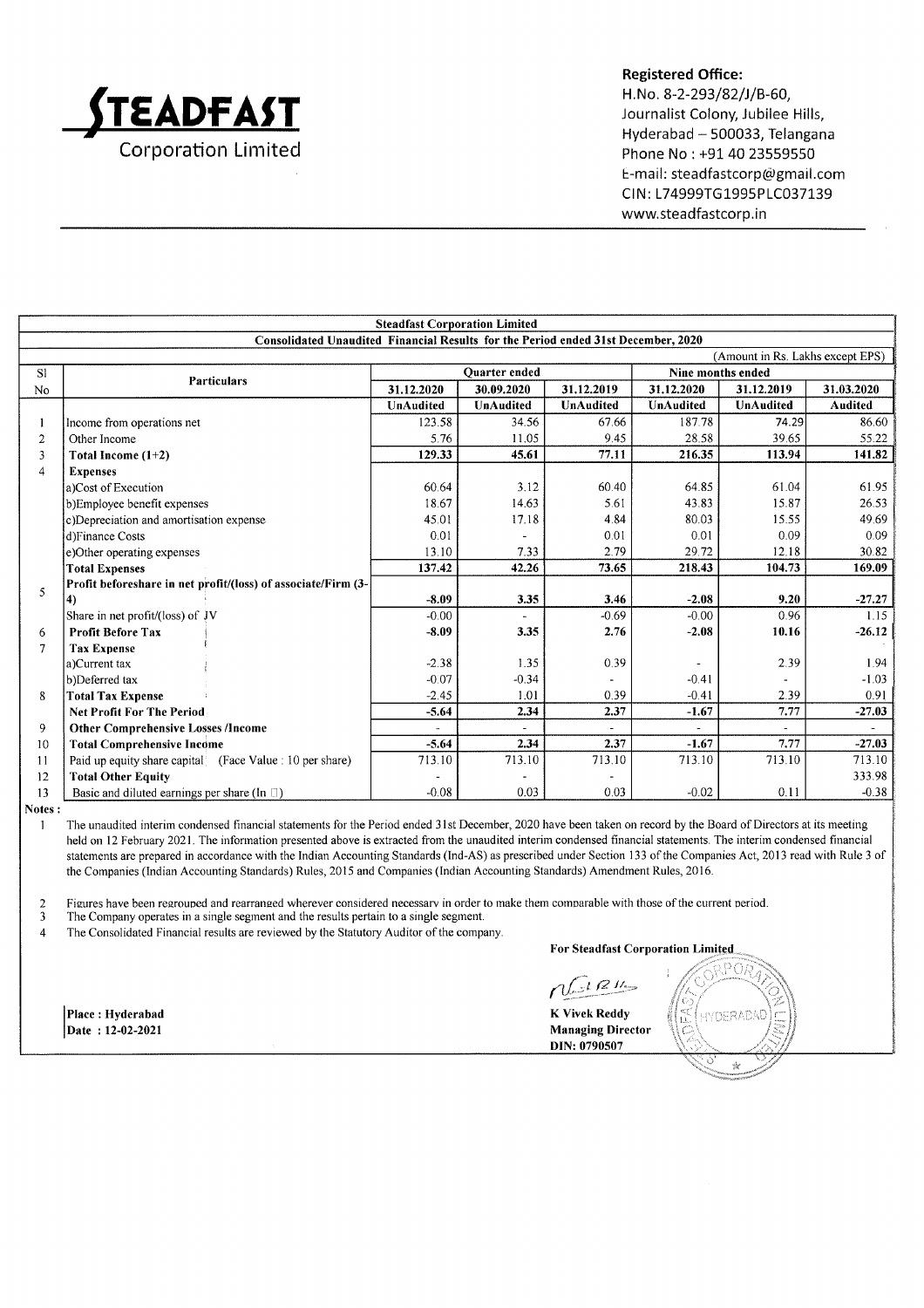

Independent Auditor's Review Report on review of Interim Consolidated Financial Results of Steadfast Corporation Limited

#### To The Board of Directors, M/s Steadfast Corporation Limitcd

We have reviewed the accompanying statement of unaudited Consolidated financial results of M/s Steadfast Corporation Limited ('the Holding company') and its Subsidiary (the Holding Company and its subsidiary together referred to as "the Group") for the quarter and nine months ended  $31<sup>st</sup>$  December, 2020 ('the statement'), being submitted by the holding company pursuant to the requirement of Regulation 33 of the SEBI (Listing Obligaiions and Diiclosure Requirements) Regulations,2075, as amended .This statement is the responsibility of the Holding Company's Management and approved by the Board of Directors/Committee of Board of Directors, has been prepared in accordance with the recognition and measurement principles laid down in Indian Accounting Standard 34 Interim financial reporting (lnd AS 34),Prescribed under section 133 of the Companies Act 2013, read with relevant rules issued thereunder and other accounting principles generally accepted in India. Our responsibility is to issue a report on the Statement based on our review.

We conducted our review in accordance with the Standard on Review Engagements (SRE) 2410, Review of Interim Financial Information Performed by the lndependent Auditor of the Entity, issued by the Institute of Chartered Accountants of India. This standard requires that we plan and perform the review to obtain moderate assurance as to whether the financial statements are free of material misstatement. The review is limited primarily to inquiries of Holding company personnel and analytical procedures applied to financial data and thus provide less assurance than an audit. We have not performed an audit and accordingly, we do not express an audit opinion.

The statement includes the results of the following entity:

- 1. M/s. V.H.S Health Care Partnership Firm, Hyderabad (Subsidiary).
- 2. M/s. RAUS-SCL (JV), Hyderabad (Associate entity).

Based on our review copducted as stated above, nothing has come to our attention that causes us to believe that the accompanying statement, prepared in accordance with the aforesaid Indian Accounting Standards and other accounting principles generally accepted in India, has not disclosed the information required to be disclosed in terms of Regulation 33 of SEBI (Listing Obligations and Disclosure Requirements) Regulations,20l5, as amended, including the manner in which it is to be disclosed, or that it contains any material misstatement.

SRI RAMCHANDRA ARCADE, D.No.8-2-293/82/JIII/573/M/ 1st Floor, Road No.B2, Jubilee Flills, Hyderabad - 500096. Ph: 23394982/85, E-mail: rkandco@gmail.com, Website : www.rkandco.in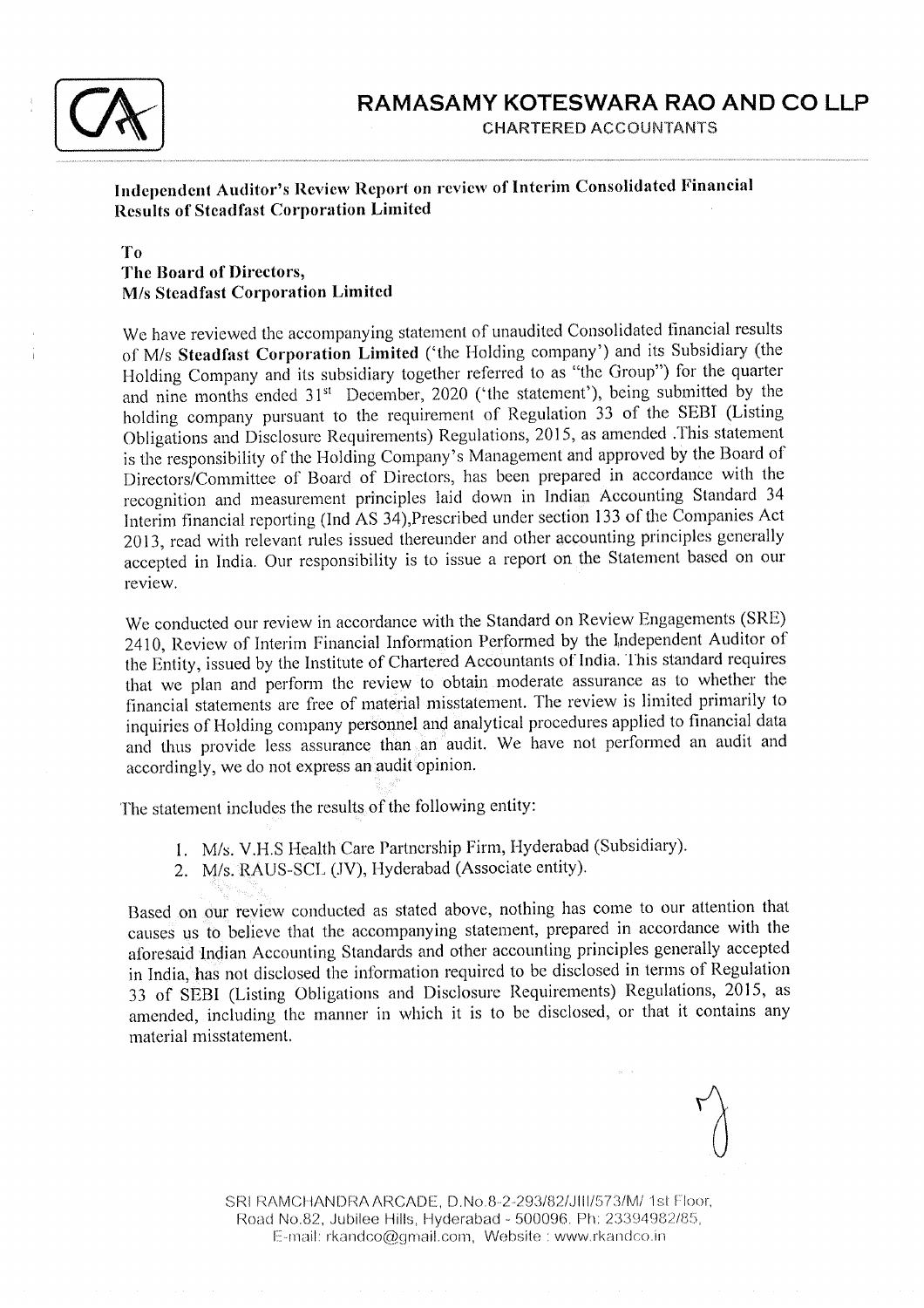#### RAMASAMY KOTESWARA RAO AND CO LLP CHARTERED ACCOUNTANTS

Continuation Sheet...

We did not review the financial statements of the subsidiary included in the consolidated financial results, whose financial statements reflects total revenues of Rs.1,19,48,079/-, total net loss of Rs.65,320/- for the nine months ended  $31<sup>st</sup>$  December,2020 as considered in the consolidated financial results. These financial statements results have been furnished to us by the managenrent and our opinion on the consolidated financial results , in so far it relates to the amounts and disclosures included in respect of these subsidiary, is based solely on the reports of the management.

Our opinion on the statement is not modified in respect of the above matter with respect to our reliance on the work done and the reports of the management.

Place: Hyderabad Date: l2th February, <sup>2021</sup>

1F!r, . ^

<sup>r</sup>'1. -'-

For Ramasamy Koteswara Rao and Co LLP Chartered Accountants FRN.No.010396S/S200084

(Murali Krishna Reddy Telluri) Partner Mernbership No:223022 UDIN: 21223022AAAAFB2974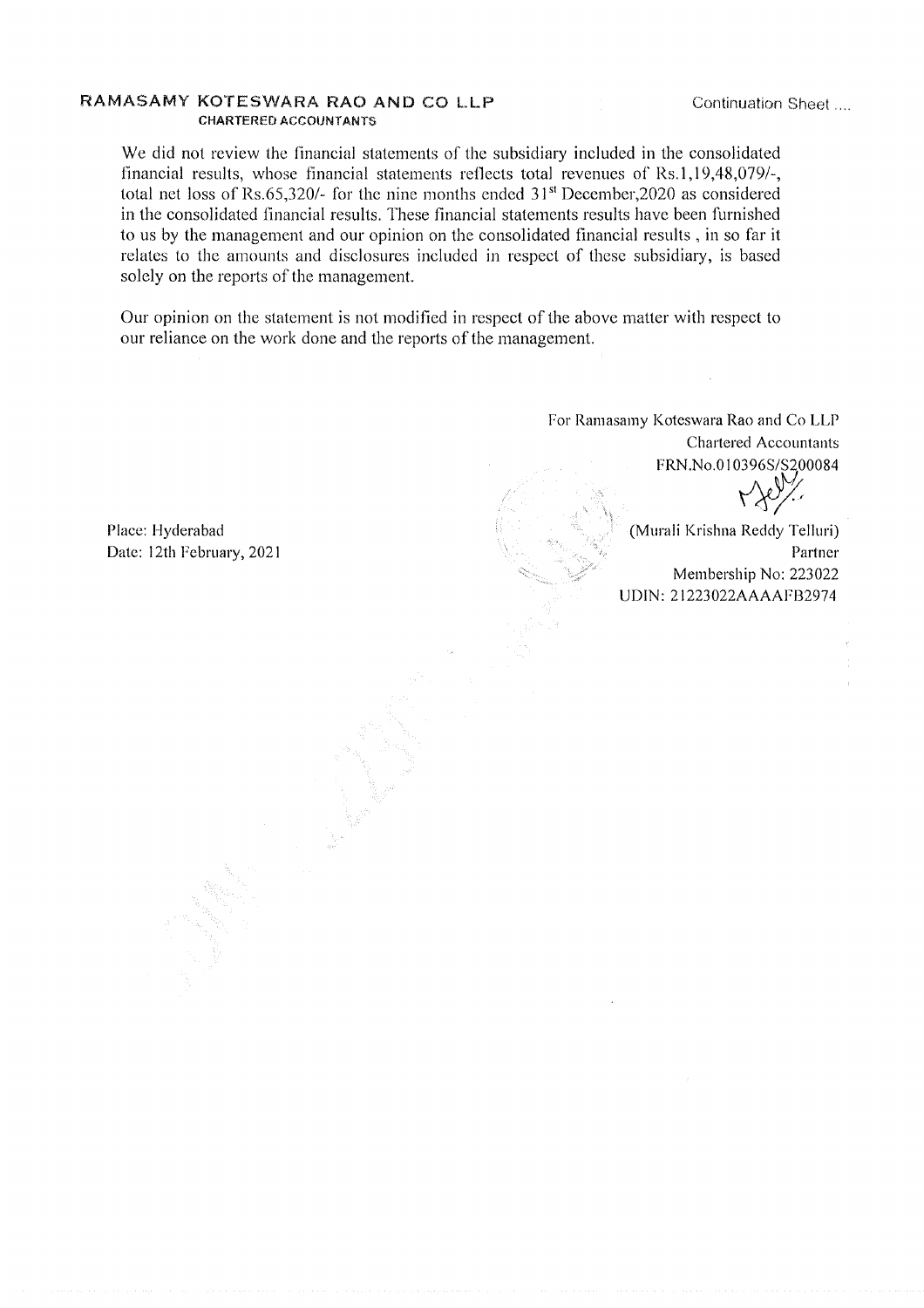

Hyderabad - 500033, Telangana Phone No: +91 40 23559550 E-mail: steadfastcorp@gmail.com CIN: L74999TG1995PLC037139 www.steadfastcorp.in

> I" ,:'

sr ';<

#### Dated: 12/02/2021

To,

The Head - Listing & Compliance Metropolitan Stock Exchange of India Ltd. (MSED Vibgyor Towers, 4th floor, Plot No C 62, G - Block, Opp. Trident Hotel, BandraKurla Complex, Bandra (E), Mumbai - 400 098

Dear Sir,

# Sub: Intimation under Regulation 30 of the SEBI (Listing Obligations and Disclosure Requirements) Regulations, 2015 with reference to SEBI Circular bearing reference no. SEBIIHO/CFD/CMDIICIRIP/2020/84 dated 20th Mav. 2020

We would Iike to inform you the impact of COVID-19 pandemic and ensuing nation-wide lockdown on the Company pursuant to Regulation 30 of the SEBI (Listing Obligations and Disclosure Requirements) Regulations, 20 15.

|  | Disclosures on impact analysis of COVID-19 pandemic on Company's operations |
|--|-----------------------------------------------------------------------------|
|  |                                                                             |

|                | Impact of the Co VID-19 pandemic<br>on the business                                                             | During the third quarter the operations of the Company<br>was not impacted. Hence there was no impact on the<br>business of the Company                                                                                                                                                                                                                                                                                                                                                                                |
|----------------|-----------------------------------------------------------------------------------------------------------------|------------------------------------------------------------------------------------------------------------------------------------------------------------------------------------------------------------------------------------------------------------------------------------------------------------------------------------------------------------------------------------------------------------------------------------------------------------------------------------------------------------------------|
| $\overline{2}$ | Ability to maintain operations<br>including the factories/units/office<br>spaces functioning and closed<br>down | During the quarter the operations of the Company have<br>done. There was no barriers to operations of the<br>Company<br>The registered Office was also opened during the quarter.                                                                                                                                                                                                                                                                                                                                      |
| 3              | Schedule, if any, for restarting the<br>operations                                                              | As stated above in Point 2.                                                                                                                                                                                                                                                                                                                                                                                                                                                                                            |
| 4              | Steps taken to ensure smooth<br>functioning of operations                                                       | The Company issued COVID-19 alerts and guidelines<br>from time to time and adopted suitable measures to safe<br>guard the employees and for smooth functioning of<br>operations. The Company has taken adequate safety<br>measures including thermal checkup at entry level, self-<br>sanitizing, wearing masks within our premises, social<br>distancing and multiple levels of sanitizations at work<br>places.<br>All the safety measures are being followed on an ongoing<br>basis to prevent the spread of virus. |
| 5              | Estimation of the future impact of<br>COVID-19 on its operations                                                | The Pandemic of Covid-19 virus brought about $\frac{1}{2}$<br>disruptions in the Construction industry which could                                                                                                                                                                                                                                                                                                                                                                                                     |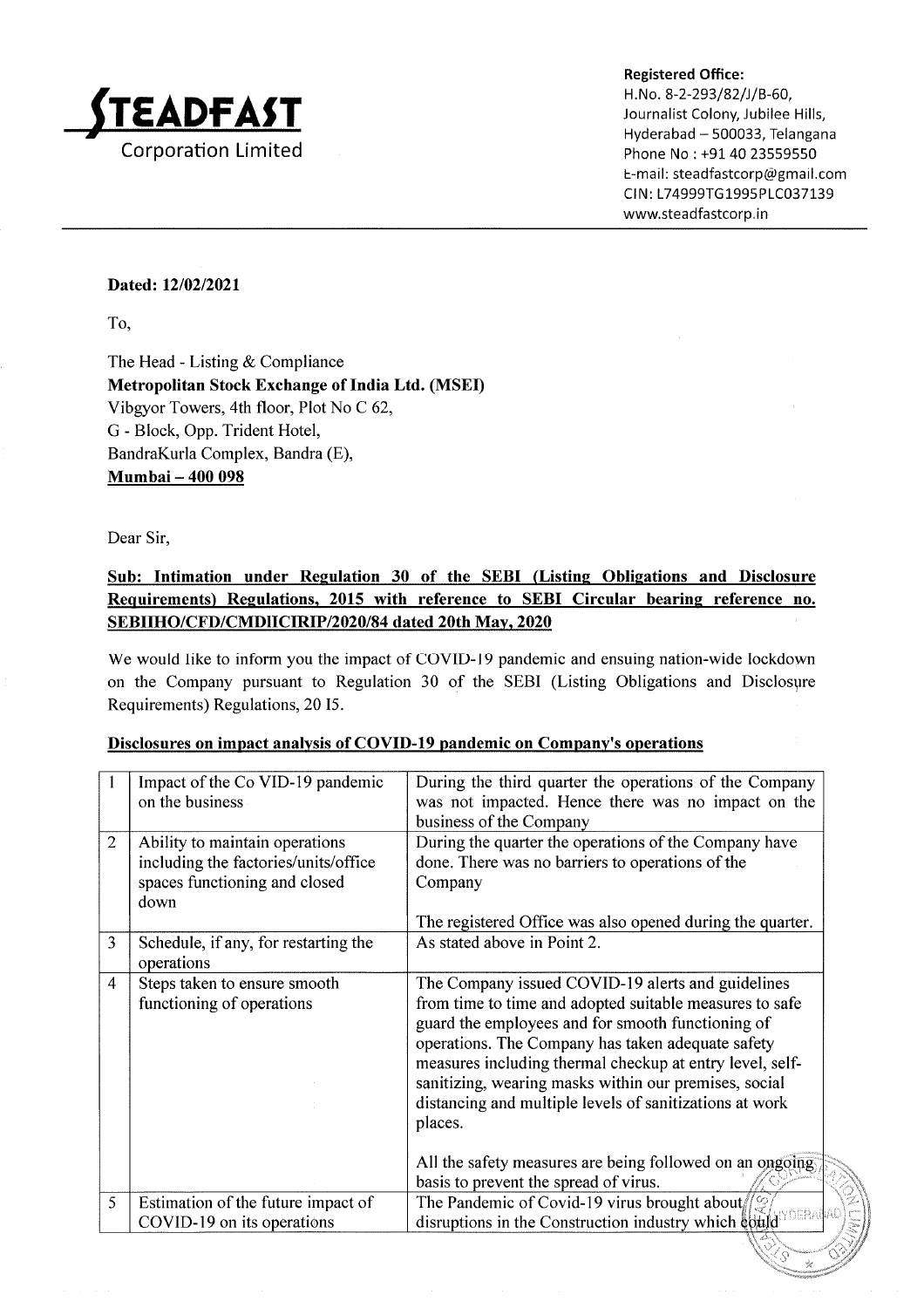|   |                                                                            |                                             | have lasting impact operations.                                                                                                                                                                             |  |  |
|---|----------------------------------------------------------------------------|---------------------------------------------|-------------------------------------------------------------------------------------------------------------------------------------------------------------------------------------------------------------|--|--|
|   |                                                                            |                                             | And we have fixed incomes on interests and hire<br>vehicles. There was no impact on revenues of the<br>Company.                                                                                             |  |  |
| 6 | Details of impact of CoVID-19 on our Company:                              |                                             |                                                                                                                                                                                                             |  |  |
|   | a                                                                          | Capital and financial resources             | Barring the affect of the reduction of revenues and<br>attendant profits during and after lock down, the<br>Company does not envisage material impact on its<br>financial resources or on Capital deployed. |  |  |
|   | $\mathbf b$                                                                | Profitability                               | The profitability would be impacted to the extent of loss<br>of production and revenues, during the lock down period<br>and on future earnings the judgment of which is<br>subjective at this stage.        |  |  |
|   | C                                                                          | Liquidity position                          | No material impact on Company's liquidity position                                                                                                                                                          |  |  |
|   | d                                                                          | Ability to service debt and other           | The Company have adequate leverage for the size of its                                                                                                                                                      |  |  |
|   |                                                                            | of its financing arrangements               | operations.                                                                                                                                                                                                 |  |  |
|   | e                                                                          | Assets                                      | No impact.                                                                                                                                                                                                  |  |  |
|   | $\mathbf f$                                                                | Internal financial reporting and<br>control | Not affected.                                                                                                                                                                                               |  |  |
|   | Supply chain<br>g                                                          |                                             | There was no disruption in relation to<br>Logistics/supply chain during quarter.                                                                                                                            |  |  |
|   | h                                                                          | Demand for its products/<br>services        | There has been a slowdown in the construction industry<br>during the lock down, migrant labour availability for<br>construction activity etc.                                                               |  |  |
|   |                                                                            |                                             | However, there no impact on demand for Company at<br>this point of time.                                                                                                                                    |  |  |
| 7 |                                                                            | Existing contracts/agreements where         | There are no such contracts which could give rise to                                                                                                                                                        |  |  |
|   | non-fulfilment of the obligations by                                       |                                             | mandatory obligations and so penalties etc. in any of the                                                                                                                                                   |  |  |
|   | any party will have significant<br>impact on the listed entity's business. |                                             | Company's business transactions.                                                                                                                                                                            |  |  |
| 8 |                                                                            | Other relevant material updates about       | There are no other material updates.                                                                                                                                                                        |  |  |
|   |                                                                            |                                             |                                                                                                                                                                                                             |  |  |
|   | the listed entity's business                                               |                                             |                                                                                                                                                                                                             |  |  |

 $\ddot{\phantom{a}}$ 

This is for your information and records

Thanking you,

Yours faithfully,

For Steadfast Corporation Limited

 $\sqrt{\ln n}$ 

K. Vivek Reddy Managing Director DIN-07907507

 $\gtrsim$  $\geq$  $\mathcal{V}$